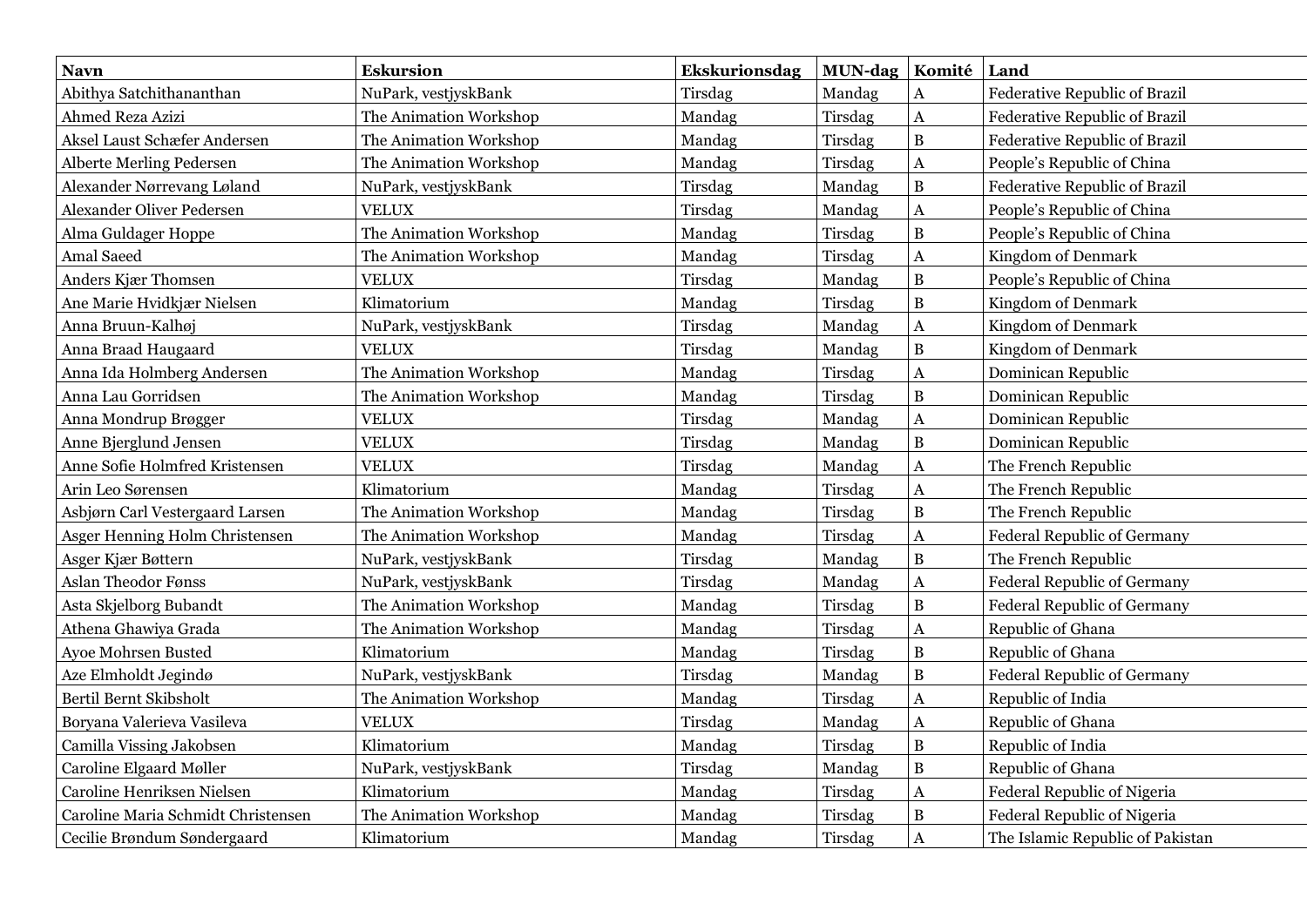| Charlotte Dokkedahl                 | NuPark, vestjyskBank   | Tirsdag | Mandag  | $\mathbf{A}$          | Republic of India                            |
|-------------------------------------|------------------------|---------|---------|-----------------------|----------------------------------------------|
| <b>Christian Seidel Aarslev</b>     | The Animation Workshop | Mandag  | Tirsdag | $\, {\bf B}$          | The Islamic Republic of Pakistan             |
| Christian Thulstrup Bruhn           | NuPark, vestjyskBank   | Tirsdag | Mandag  | $\, {\bf B}$          | Republic of India                            |
| Christopher Klitgaard Sørensen      | The Animation Workshop | Mandag  | Tirsdag | A                     | Republic of Peru                             |
| Clara Amanda Nielsen                | NuPark, vestjyskBank   | Tirsdag | Mandag  | $\mathbf A$           | Federal Republic of Nigeria                  |
| Clara Grube Bennetzen               | Klimatorium            | Mandag  | Tirsdag | $\, {\bf B}$          | Republic of Peru                             |
| Dagmar Rosendahl Rodenberg          | NuPark, vestjyskBank   | Tirsdag | Mandag  | $\, {\bf B}$          | Federal Republic of Nigeria                  |
| Ea Thormann Nielsen                 | Klimatorium            | Mandag  | Tirsdag | $\bf{A}$              | <b>Russian Federation</b>                    |
| Ea Vendelbo Kristensen              | The Animation Workshop | Mandag  | Tirsdag | $\, {\bf B}$          | <b>Russian Federation</b>                    |
| Ellen Brunn Buch                    | The Animation Workshop | Mandag  | Tirsdag | $\mathbf A$           | Kingdom of Saudi Arabia                      |
| Emil Korsholm Kjeldsen              | NuPark, vestjyskBank   | Tirsdag | Mandag  | $\mathbf A$           | The Islamic Republic of Pakistan             |
| Emilie de Neergaard Ravn            | Klimatorium            | Mandag  | Tirsdag | $\, {\bf B}$          | Kingdom of Saudi Arabia                      |
| Emma Bjørholm Hedegaard             | The Animation Workshop | Mandag  | Tirsdag | $\boldsymbol{\rm{A}}$ | Republic of Singapore                        |
| Esther Hedegaard Frederiksen        | NuPark, vestjyskBank   | Tirsdag | Mandag  | $\, {\bf B}$          | The Islamic Republic of Pakistan             |
| <b>Esther Margrethe Rasmussen</b>   | NuPark, vestjyskBank   | Tirsdag | Mandag  | A                     | Republic of Peru                             |
| <b>Esther Staugaard Matthiesen</b>  | <b>VELUX</b>           | Tirsdag | Mandag  | $\bf{B}$              | Republic of Peru                             |
| Frederik Nystrup Frost              | <b>VELUX</b>           | Tirsdag | Mandag  | $\mathbf{A}$          | <b>Russian Federation</b>                    |
| Freja Schnell                       | Klimatorium            | Mandag  | Tirsdag | $\bf{B}$              | Republic of Singapore                        |
| Freya Klinge Bundgaard              | NuPark, vestjyskBank   | Tirsdag | Mandag  | $\, {\bf B}$          | <b>Russian Federation</b>                    |
| Frida Kaiser Houmann Mortensen      | NuPark, vestjyskBank   | Tirsdag | Mandag  | $\mathbf A$           | Kingdom of Saudi Arabia                      |
| Gabriel Charon Correia              | Klimatorium            | Mandag  | Tirsdag | $\mathbf A$           | Republic of South Africa                     |
| Hannah Emilie Rhod Mikkelsen        | The Animation Workshop | Mandag  | Tirsdag | $\, {\bf B}$          | Republic of South Africa                     |
| Hannah Odgaard Jakobsen             | <b>VELUX</b>           | Tirsdag | Mandag  | $\bf{B}$              | Kingdom of Saudi Arabia                      |
| Henriette Muraskaite Aagaard        | Klimatorium            | Mandag  | Tirsdag | $\mathbf{A}$          | Kingdom of Sweden                            |
| Huaibo Yang                         | The Animation Workshop | Mandag  | Tirsdag | $\overline{B}$        | Kingdom of Sweden                            |
| Ida Augusta Press Mathiasen         | Klimatorium            | Mandag  | Tirsdag | $\mathbf{A}$          | United Kingdom of Great Britain and Northern |
| Ida Bertelsen                       | Klimatorium            | Mandag  | Tirsdag | $\, {\bf B}$          | United Kingdom of Great Britain and Northern |
| Ida Elgaard Jensen                  | NuPark, vestjyskBank   | Tirsdag | Mandag  | A                     | Republic of Singapore                        |
| Ida Frank Klaris                    | Klimatorium            | Mandag  | Tirsdag | $\mathbf{A}$          | <b>United States of America</b>              |
| <b>Ingeborg Reinholdt Thorhauge</b> | <b>VELUX</b>           | Tirsdag | Mandag  | $\bf{B}$              | Republic of Singapore                        |
| Isabella Panduro                    | <b>VELUX</b>           | Tirsdag | Mandag  | $\mathbf A$           | Republic of South Africa                     |
| <b>Jacob Berthold Frost</b>         | <b>VELUX</b>           | Tirsdag | Mandag  | $\, {\bf B}$          | Republic of South Africa                     |
| Jeppe Homann Gorming                | NuPark, vestjyskBank   | Tirsdag | Mandag  | $\mathbf A$           | Kingdom of Sweden                            |
| Jeppe Kamp Pedersen                 | The Animation Workshop | Mandag  | Tirsdag | $\, {\bf B}$          | <b>United States of America</b>              |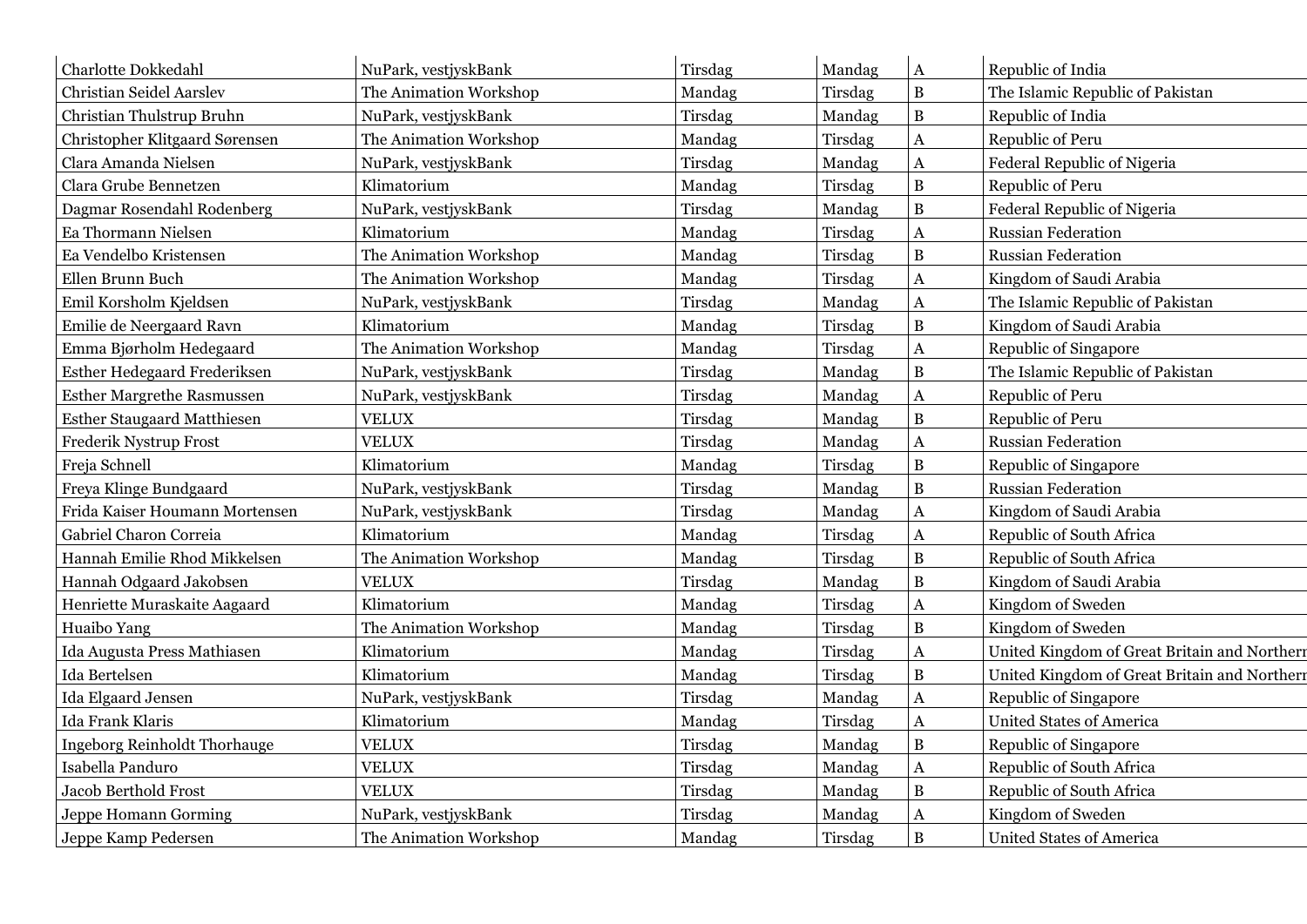| Johannes Emil Wiis Villadsen       | Klimatorium            | Mandag  | Tirsdag | $\mathbf A$  | Federative Republic of Brazil                |
|------------------------------------|------------------------|---------|---------|--------------|----------------------------------------------|
| Johannes Jakob Meineche            | <b>VELUX</b>           | Tirsdag | Mandag  | $\, {\bf B}$ | Kingdom of Sweden                            |
| Jonas Dalum Ellefsen               | The Animation Workshop | Mandag  | Tirsdag | $\, {\bf B}$ | Federative Republic of Brazil                |
| Jonathan Sejerkilde                | Klimatorium            | Mandag  | Tirsdag | A            | People's Republic of China                   |
| Julie Faber Clausen                | Klimatorium            | Mandag  | Tirsdag | $\, {\bf B}$ | People's Republic of China                   |
| Kajan Mathavarajah                 | Klimatorium            | Mandag  | Tirsdag | A            | Kingdom of Denmark                           |
| Karoline Smidt Hedegaard           | The Animation Workshop | Mandag  | Tirsdag | $\, {\bf B}$ | Kingdom of Denmark                           |
| Katrine Rosendal Mørk-Hansen       | NuPark, vestjyskBank   | Tirsdag | Mandag  | $\mathbf A$  | United Kingdom of Great Britain and Northern |
| Katrine Skyt Nielsen               | <b>VELUX</b>           | Tirsdag | Mandag  | $\, {\bf B}$ | United Kingdom of Great Britain and Northern |
| Lasse Lindhøj Bredtoft             | Klimatorium            | Mandag  | Tirsdag | $\mathbf A$  | Dominican Republic                           |
| Laurits Lolck                      | <b>VELUX</b>           | Tirsdag | Mandag  | $\bf A$      | <b>United States of America</b>              |
| Laurits Aagaard Ellegaard          | Klimatorium            | Mandag  | Tirsdag | $\, {\bf B}$ | Dominican Republic                           |
| Liv Sumin Lyngdorf Kim             | <b>VELUX</b>           | Tirsdag | Mandag  | $\, {\bf B}$ | <b>United States of America</b>              |
| Liv Tarp Jensen                    | Klimatorium            | Mandag  | Tirsdag | $\mathbf A$  | The French Republic                          |
| Louise Hjeds Strange               | NuPark, vestjyskBank   | Tirsdag | Mandag  | $\bf A$      | Federative Republic of Brazil                |
| Lucca Qvist Frandsen               | NuPark, vestjyskBank   | Tirsdag | Mandag  | $\, {\bf B}$ | Federative Republic of Brazil                |
| Luke Van Harten                    | Klimatorium            | Mandag  | Tirsdag | $\, {\bf B}$ | The French Republic                          |
| Lærke Balle Andersen               | NuPark, vestjyskBank   | Tirsdag | Mandag  | A            | People's Republic of China                   |
| Lærke Marie Larsen                 | The Animation Workshop | Mandag  | Tirsdag | $\mathbf{A}$ | Federal Republic of Germany                  |
| Lærke Schjødt Hollensen            | <b>VELUX</b>           | Tirsdag | Mandag  | $\, {\bf B}$ | People's Republic of China                   |
| Magnus Malthe Andsbjerg Kristensen | Klimatorium            | Mandag  | Tirsdag | $\, {\bf B}$ | Federal Republic of Germany                  |
| <b>Magnus Pugholm Busborg</b>      | NuPark, vestjyskBank   | Tirsdag | Mandag  | $\mathbf{A}$ | Kingdom of Denmark                           |
| Malika Bøge Rosenskjold            | NuPark, vestjyskBank   | Tirsdag | Mandag  | $\, {\bf B}$ | <b>Kingdom of Denmark</b>                    |
| Malte Aurelius Rasmussen           | Klimatorium            | Mandag  | Tirsdag | $\bf A$      | Republic of Ghana                            |
| Marcus Frøjk Melau                 | NuPark, vestjyskBank   | Tirsdag | Mandag  | $\bf A$      | Dominican Republic                           |
| Maria Stenderup Dokkedahl          | NuPark, vestjyskBank   | Tirsdag | Mandag  | $\, {\bf B}$ | Dominican Republic                           |
| Mathilde Broch Rasmussen           | <b>VELUX</b>           | Tirsdag | Mandag  | $\mathbf A$  | The French Republic                          |
| Mathilde Mouridsen                 | Klimatorium            | Mandag  | Tirsdag | $\, {\bf B}$ | Republic of Ghana                            |
| Matias Fournais-Sanchez            | The Animation Workshop | Mandag  | Tirsdag | $\mathbf{A}$ | Republic of India                            |
| Maya Frank Fenger                  | The Animation Workshop | Mandag  | Tirsdag | $\, {\bf B}$ | Republic of India                            |
| Maya Ribeiro Nielsen               | The Animation Workshop | Mandag  | Tirsdag | $\bf A$      | Federal Republic of Nigeria                  |
| Melike Gülec                       | NuPark, vestjyskBank   | Tirsdag | Mandag  | $\, {\bf B}$ | The French Republic                          |
| Mikkel Hansen                      | Klimatorium            | Mandag  | Tirsdag | $\, {\bf B}$ | Federal Republic of Nigeria                  |
| Mikkel Jørgensen Ramlau-Hansen     | NuPark, vestjyskBank   | Tirsdag | Mandag  | $\bf A$      | <b>Federal Republic of Germany</b>           |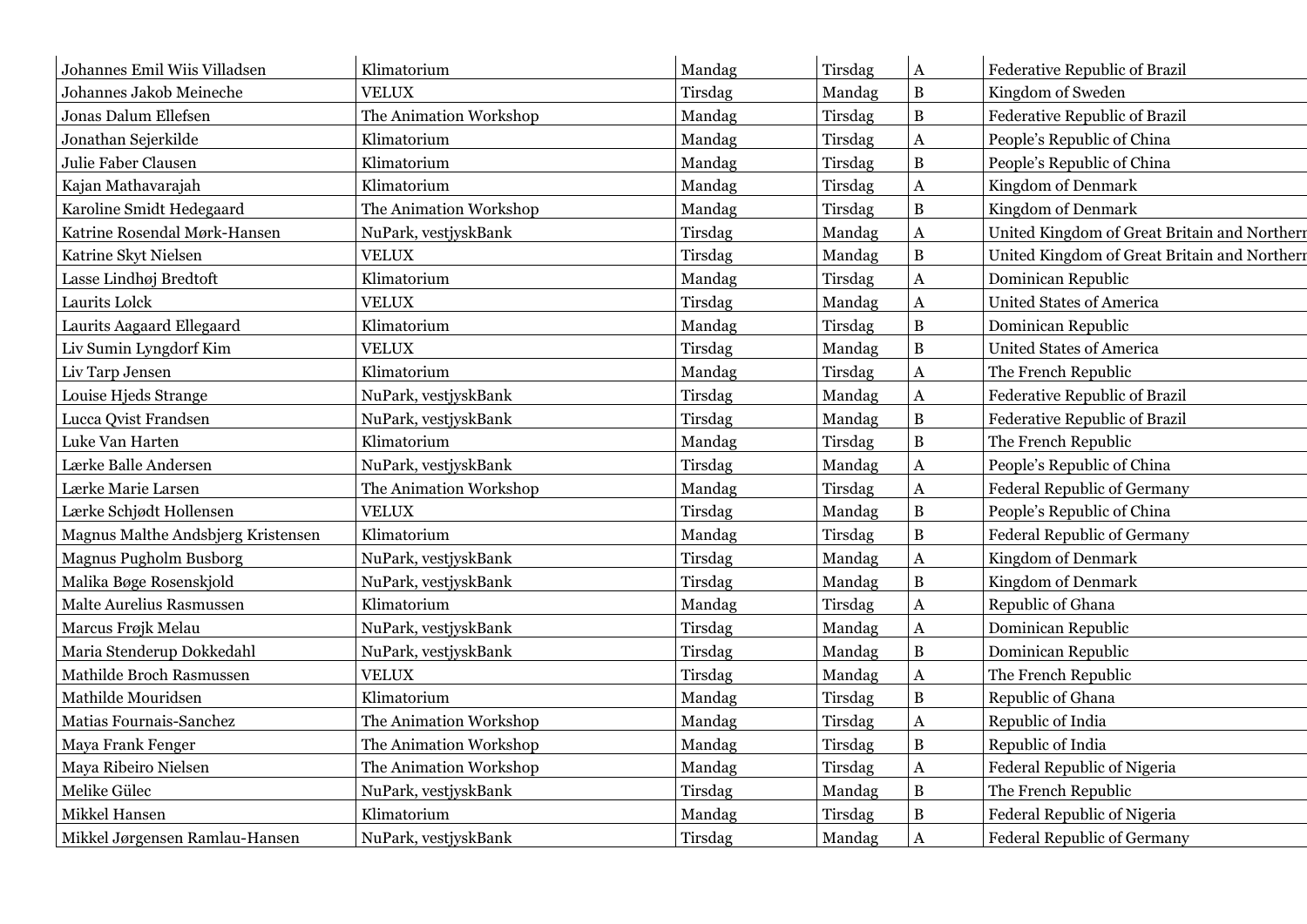| Mille Schleicher Platz           | <b>VELUX</b>           | Tirsdag | Mandag  | $\, {\bf B}$          | <b>Federal Republic of Germany</b>           |
|----------------------------------|------------------------|---------|---------|-----------------------|----------------------------------------------|
| Mille Vistisen                   | <b>VELUX</b>           | Tirsdag | Mandag  | $\bf A$               | Republic of Ghana                            |
| Mille-Sofia Harlev               | The Animation Workshop | Mandag  | Tirsdag | $\bf{A}$              | The Islamic Republic of Pakistan             |
| Ninna Vinter Bruhn               | <b>VELUX</b>           | Tirsdag | Mandag  | $\, {\bf B}$          | Republic of Ghana                            |
| Nynne Emtkjær                    | Klimatorium            | Mandag  | Tirsdag | $\overline{B}$        | The Islamic Republic of Pakistan             |
| Oline Fjordvang Feldthaus        | Klimatorium            | Mandag  | Tirsdag | A                     | Republic of Peru                             |
| Oscar Bamlak Andersen            | <b>VELUX</b>           | Tirsdag | Mandag  | $\bf A$               | Republic of India                            |
| Oskar Leckband Laustsen          | The Animation Workshop | Mandag  | Tirsdag | $\overline{B}$        | Republic of Peru                             |
| Palle Odgaard Jakobsen           | The Animation Workshop | Mandag  | Tirsdag | A                     | <b>Russian Federation</b>                    |
| Rebecca Helene Hoberg            | NuPark, vestjyskBank   | Tirsdag | Mandag  | $\, {\bf B}$          | Republic of India                            |
| Sandi Zebar Hamou                | The Animation Workshop | Mandag  | Tirsdag | $\bf{B}$              | <b>Russian Federation</b>                    |
| Sandra Elisabeth Rosholm Eilsø   | <b>VELUX</b>           | Tirsdag | Mandag  | $\mathbf{A}$          | Federal Republic of Nigeria                  |
| Sara Kristine Merrild Østergaard | <b>VELUX</b>           | Tirsdag | Mandag  | $\bf{B}$              | Federal Republic of Nigeria                  |
| Sarah Hjorth Becker              | <b>VELUX</b>           | Tirsdag | Mandag  | $\boldsymbol{\rm{A}}$ | The Islamic Republic of Pakistan             |
| Sarah Moesgaard Thers            | <b>VELUX</b>           | Tirsdag | Mandag  | $\, {\bf B}$          | The Islamic Republic of Pakistan             |
| Sebastian Clemmesen Krarup       | <b>VELUX</b>           | Tirsdag | Mandag  | $\mathbf A$           | Republic of Peru                             |
| Sebastian Rohde-Brøndum          | Klimatorium            | Mandag  | Tirsdag | $\mathbf A$           | Kingdom of Saudi Arabia                      |
| Selma Bach Nielsen               | Klimatorium            | Mandag  | Tirsdag | $\bf{B}$              | Kingdom of Saudi Arabia                      |
| Sheila Broberg Jakobsen          | Klimatorium            | Mandag  | Tirsdag | $\boldsymbol{\rm{A}}$ | Republic of Singapore                        |
| Signe Vestenbæk Poulsen          | NuPark, vestjyskBank   | Tirsdag | Mandag  | $\, {\bf B}$          | Republic of Peru                             |
| <b>Silas Thyge Triel</b>         | The Animation Workshop | Mandag  | Tirsdag | $\overline{B}$        | Republic of Singapore                        |
| Silke Kold Jensen                | The Animation Workshop | Mandag  | Tirsdag | $\mathbf{A}$          | Republic of South Africa                     |
| Sofia Donbæk Madseb              | NuPark, vestjyskBank   | Tirsdag | Mandag  | $\bf{A}$              | <b>Russian Federation</b>                    |
| Sofie Flaskgaard Andreasen       | <b>VELUX</b>           | Tirsdag | Mandag  | $\, {\bf B}$          | Russian Federation                           |
| Sofie Fredenslund Møller         | <b>VELUX</b>           | Tirsdag | Mandag  | $\mathbf A$           | Kingdom of Saudi Arabia                      |
| Stine Brandi                     | NuPark, vestjyskBank   | Tirsdag | Mandag  | $\bf{B}$              | Kingdom of Saudi Arabia                      |
| Sverre Dahl Porsgaard            | <b>VELUX</b>           | Tirsdag | Mandag  | $\mathbf A$           | Republic of Singapore                        |
| Thea Møller Halse                | Klimatorium            | Mandag  | Tirsdag | $\bf{B}$              | Republic of South Africa                     |
| Thea Skovsbjerg                  | The Animation Workshop | Mandag  | Tirsdag | $\bf A$               | Kingdom of Sweden                            |
| Thelma Lena Olivia Hansen        | NuPark, vestjyskBank   | Tirsdag | Mandag  | $\, {\bf B}$          | Republic of Singapore                        |
| Theo Valbjørn                    | Klimatorium            | Mandag  | Tirsdag | $\bf{B}$              | Kingdom of Sweden                            |
| Thor Ogstrup                     | The Animation Workshop | Mandag  | Tirsdag | $\mathbf{A}$          | United Kingdom of Great Britain and Northern |
| <b>Tobias Bendix Nielsen</b>     | The Animation Workshop | Mandag  | Tirsdag | $\bf{B}$              | United Kingdom of Great Britain and Northern |
| Tobias Byrgiel Bach              | NuPark, vestjyskBank   | Tirsdag | Mandag  | $\mathbf{A}$          | Republic of South Africa                     |